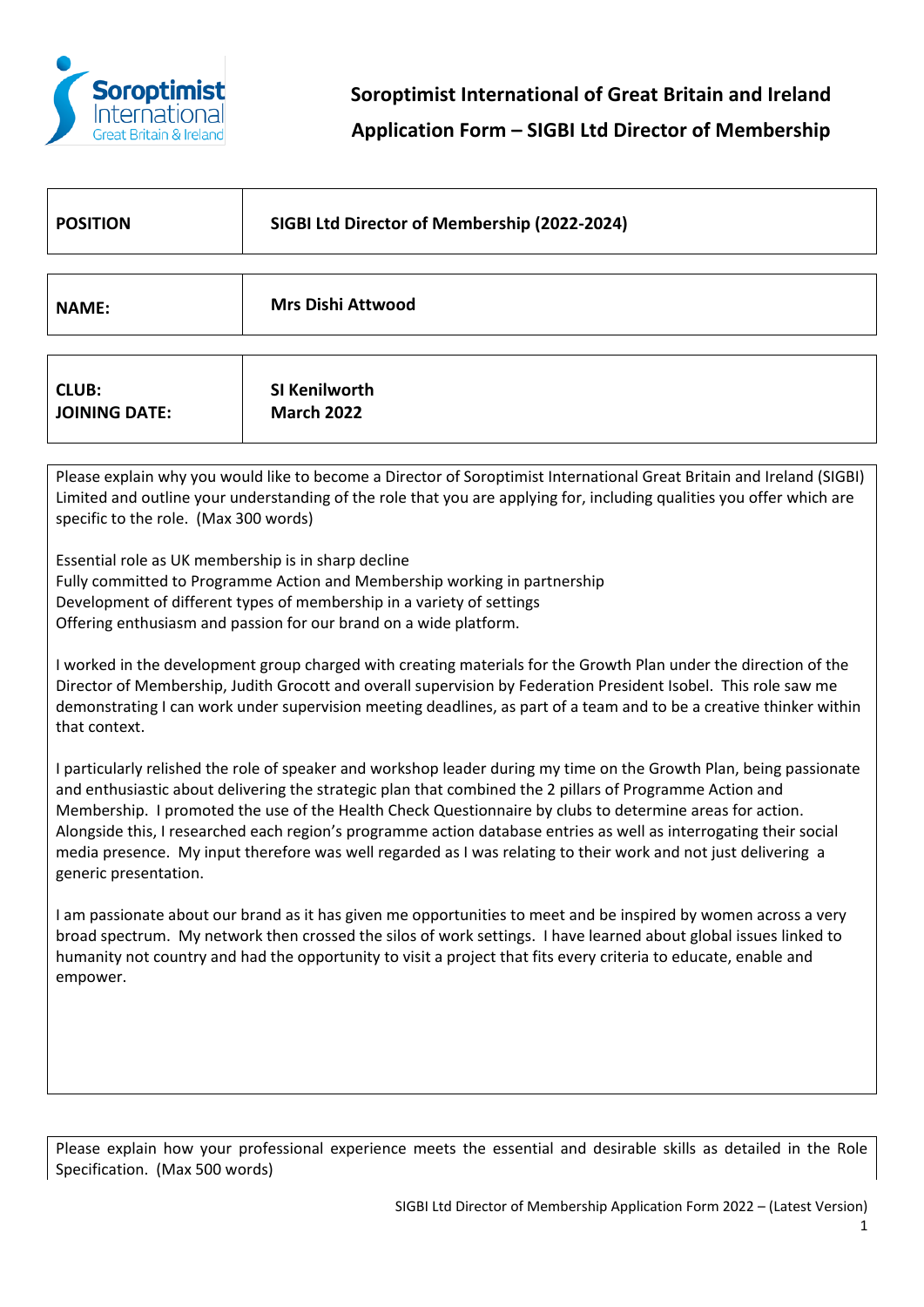# Head Teacher Primary School 400+ pupils on roll, aged 3-11

I led and successfully managed a primary school – being a strategic leader in incorporating emotional resilience and nurture into the mainstream setting.

Assistant Headteacher of Specialist High School for pupils with a diagnosis of Autism aged 11-19 I advocated for and created a multi agency department within the Autism setting, recognising that it is a set of essential skills that need to come together to provide the best outcome. No one person has the answers but together we can achieve more.

I have always been passionate about training, coaching and mentoring and have seen members of the teams go on to promoted posts.

Within these roles, I have worked with a broad section of the community and have always advocated for multiagency partnerships. I have chaired meetings related to education, emotional resilience and safeguarding. I have worked for Governing Bodies, providing timely data and reports. I have worked to tight deadlines and have a very balanced work ethic.

Leader of team providing Autism support for pupils in mainstream schools in danger of exclusion – 3-19 In my role as team leader in mainstream settings, I had to gather evidence from stakeholders, create a 6 week action plan and manage its implementation. This started with getting agreement from all stakeholders at all levels as the change had to be both individual and organisational. We gathered impact data and were able to visually present the positive change that we had achieved in that time. We were also able to advocate and provide evidence for a change of setting if there was a mismatch and the central special needs team were very receptive to our findings, based on evidence.

## Safeguarding and Special Needs Trainer for staff and managers in social care settings

In my role as trainer, I visited a vast array of social care settings and was able to relate very well to my audience. The information I presented was in a way that engaged them and they felt more able to work in a more empathetic and professional manner. I was also always aware of the working practices of each setting and the safety of service users.

All of my work has been an opportunity for me to work to high ethical standards and with objectivity and my Soroptimist membership has also demanded the same standard. I have always stood and been counted at times when an injustice has occurred. I believe that as a bystander of an injustice and doing nothing, I am equally culpable. My aim has always been to build strong, equal relationships with everyone with whom I engage.

Please use this space to include any other information in support of your application that you have not already entered on this form. (Max 200 words)

I believe that the Federation Board is very clear about the interrelated work that is now required of the Directors. Delivering the strategic plan, whilst having the capacity to manage everyday issues, is vital. I would want to begin building a relationship of trust between us as soon as possible. SIGBI requires strong teamwork in order to manage the current membership situation.

Office held at Club/Region/NA/Network/Federation Level (**MOST RECENT FIRST**)

Co-opted to Midland Arden Region Executive to support membership and development

SIGBI Ltd Director of Membership Application Form 2022 – (Latest Version)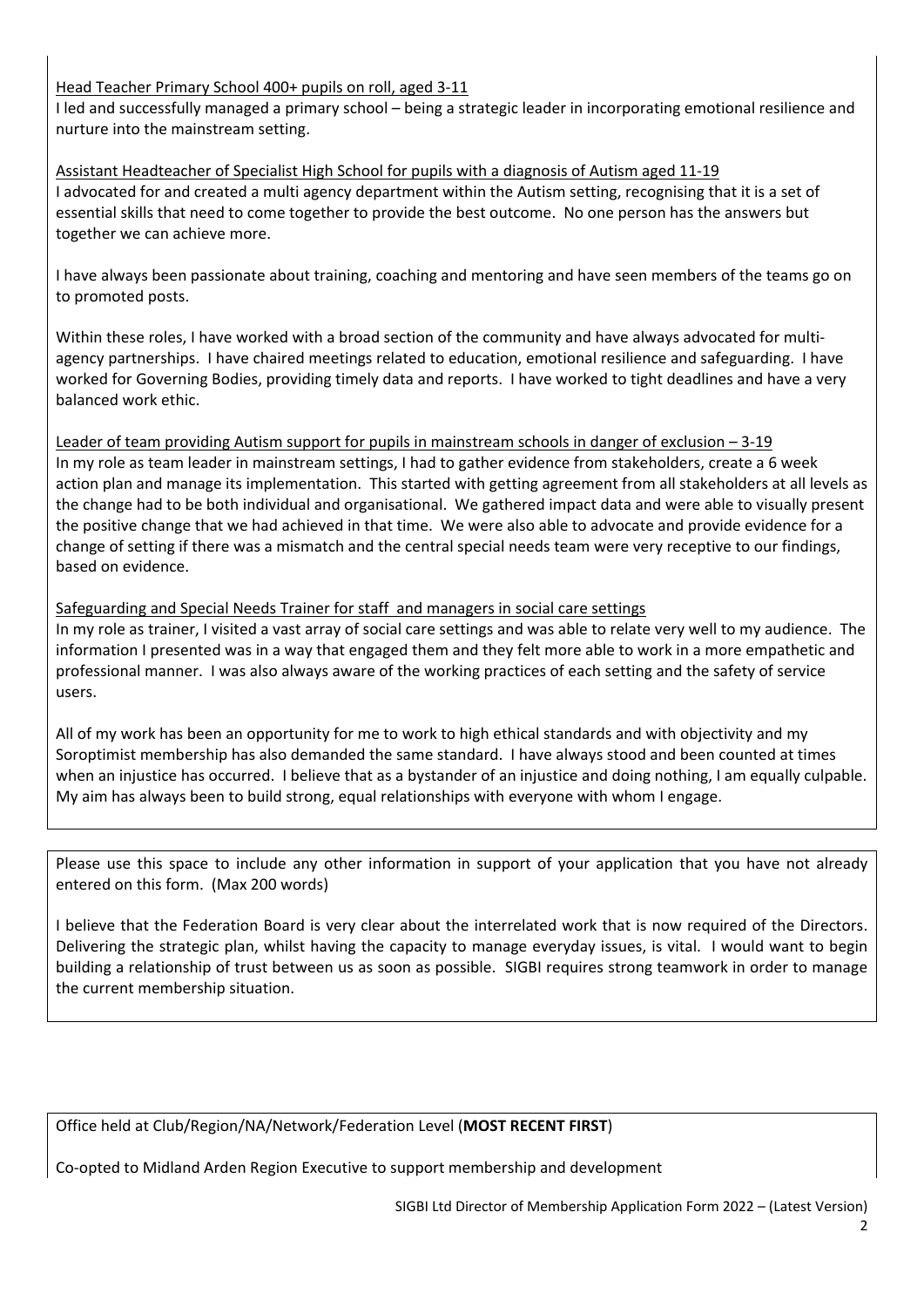Please include a list of all Directorships and Trustee positions that you currently hold or have held previously in the past 10 years.

## **Declaration**

All the information I have provided is true and correct. I understand that any misrepresentation or non-disclosure of any kind may jeopardise my application or position as a director and could mean that consequently this data is shared with Companies House. I also authorise SIGBI Limited to place my non-confidential information on the members' only section of the SIGBI website, as part of the election process, on the understanding that it will be removed as soon as the election is over.

I declare:

- I am willing to act as a Director of Soroptimist International Great Britain and Ireland (SIGBI) Limited, a charitable company limited by guarantees and registered with Companies House in England and Wales and the Charity Commission for England and Wales.
- I am qualified to act as a Director of a company limited by guarantee registered with Companies House in England and Wales.
- I am qualified to act as a Trustee of a charity registered with the Charity Commission for England and Wales.

Signed Dishi Attwood

Date  $29<sup>th</sup>$  March 2022

This is a self-nominating application form. However, you are required to seek the support of an Officer of a Region/National Association/Country for this post.

| TO BE SIGNED BY:                                     |  |  |
|------------------------------------------------------|--|--|
| Officer: (Name) Ann Rogers                           |  |  |
| Region/NA/Country (Name) Midland Arden Region, SIGBI |  |  |

#### **METHOD OF ELECTION**

In all cases, the Officer of the Region, National Association or Country (not within a Region or National Association) supporting an Applicant must be assured the person meets the eligibility criteria for the post and has the necessary skills, experience and knowledge to fulfil the responsibilities of the post. Please consult the SIGBI Byelaws and Role Specifications to ensure all criteria are met.